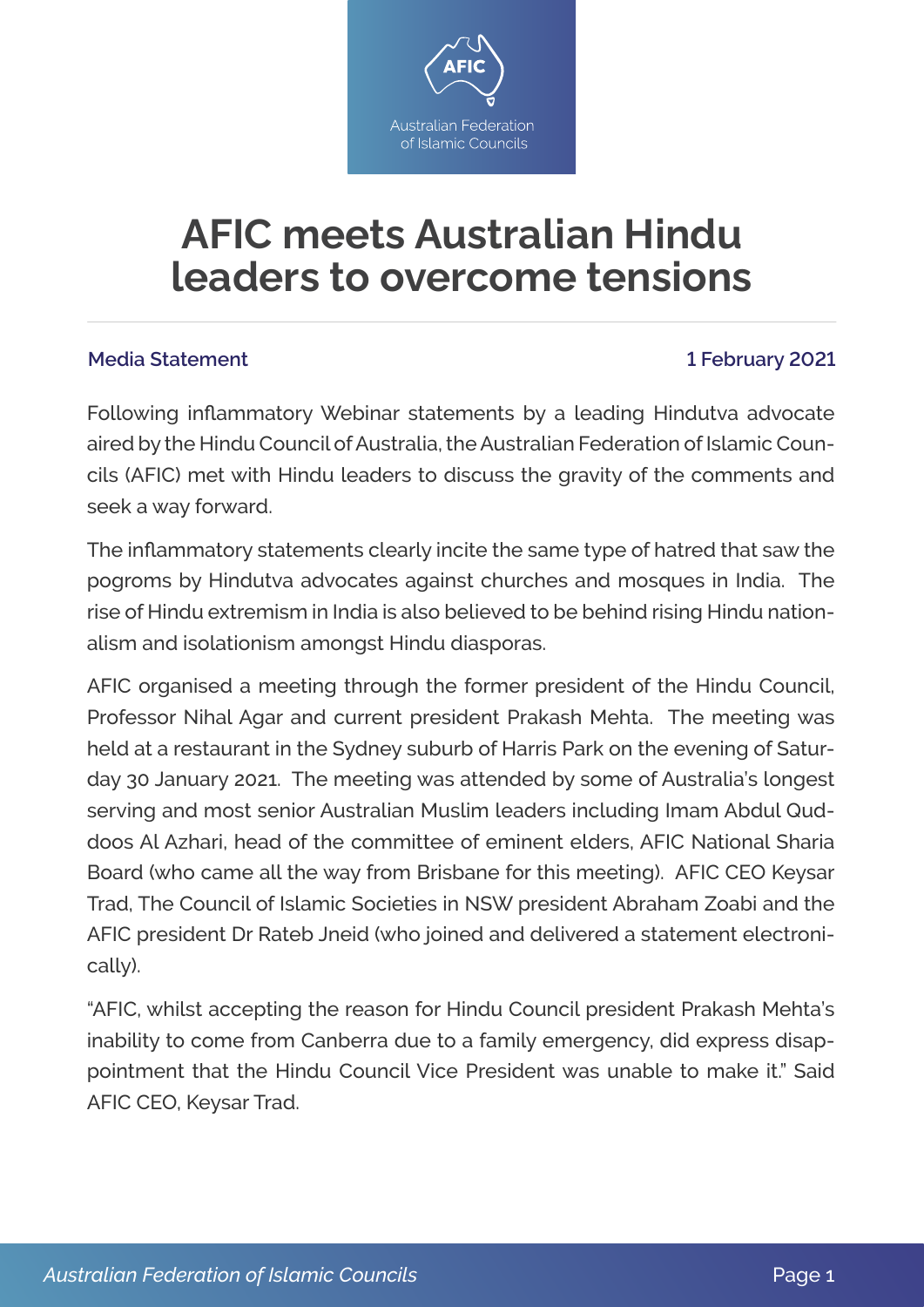

"Muslims have contributed to India's growth and development for over 1200 years. Muslims transformed India into one of the most powerful nations on earth. Muslims did not divide India and did not suppress Hinduism, but rather, celebrated India's cultural contributions and helped the nation grow. The majority of Indians remained Hindu during Islam's contribution to India, the temples were protected as were the places of worship of minority religions. Muslims have always been well-wishers for India, however, RSS, BJP and Indian government intolerance towards minorities has transformed India. We're extremely upset over the forceful annexation and blockade of Kashmir, the racist Citizenship Amendment Act, the pogroms and the rising sectarian intolerance in India." Said Keysar Trad.

"We are happy that our long-time friend Professor Nihal Agar, former president of the Hindu Council was able to join us to offer his regrets over the inflammatory speech made by the Indian PM's speech writer during the 19 January 2021 Webinar. We also welcome the Secretary of the Hindu Council of Australia." Said Mr **Trad** 

AFIC President Dr Rateb Jneid said in his opening speech said:

"The social disharmony in India breaks my heart.

"Muslims, Hindus, Buddhists, Sikhs and minority faiths lived in harmony in the subcontinent for over 1200 years.

"When Islam came to the subcontinent, Muslim rulers respected the right of people to their faiths. The evidence for this is clear by the fact that the majority of Indians remain Hindus and faiths like Buddhism, Sikhism, Jainism and other faiths continued to be freely practiced and their adherents prospered.

"Then came the European invasion and massacres, pillage and the usual divide and conquer with artificial boundaries creating ongoing disputes and animosity.

"Muslims do not look to India for its economic success of military might, we look to India as a nation of proud people who lived in harmony for centuries celebrating multicultural and multifaith diversity.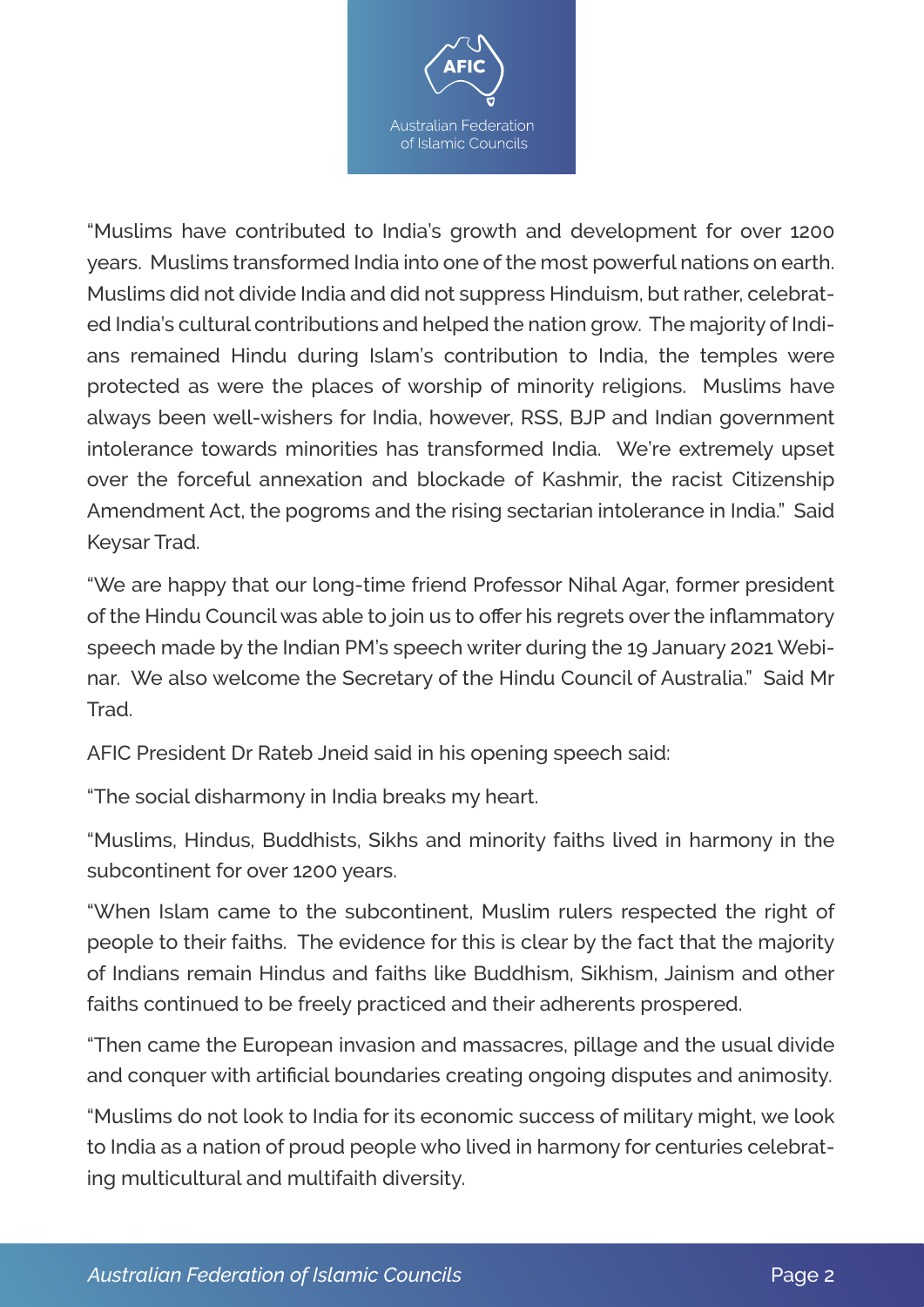

"This is the India that we must strive for. Prime Minister Modi is NOT India, his divisive politics that have created religious fanaticism and hatred do not belong in India and they certainly do not belong in Australia. His speech writer's error-riddled speech clearly shows that the great Indian people are being misled with lies and misinformation.

"I welcome you all and look forward to continue to work together in harmony so that we can remind our families in India of what we once were, neighbours, friends and brothers, and what we can again be: United in our love for India rather than divided by political opportunists." Dr Rateb Jneid (AFIC president).

AFIC's head of the committee of eminent elders, AFIC National Sharia Board (ANSB), Imam Abdul Quddoos Al Azhari said:

"**My dear friends**, I am so happy that we can come together like we once used to in my native India.

"I remember a time, growing up in India when nothing could divide us, we cared for each other, we looked out for each other, we celebrated our differences and learned from each other.

"It took an unfortunate speech to bring us back together and remind us of what we can be again. We are people who reject hate speech and welcome all friends regardless of their faith or culture.

"My friends, I came to this land a few decades ago to find generous people of all cultures and faiths living together peacefully, respectfully and lovingly. This does not mean that we don't have an occasional problem here or there. We do have some extremists here too, but overall, the majority of our fellow Australians like us, overcome isolated racist incidents, we rise above them and we continue to embrace each other whilst pushing divisive messages to fringe where they below.

"We might reject a hate-filled message, but we will always leave our door open for reconciliation.